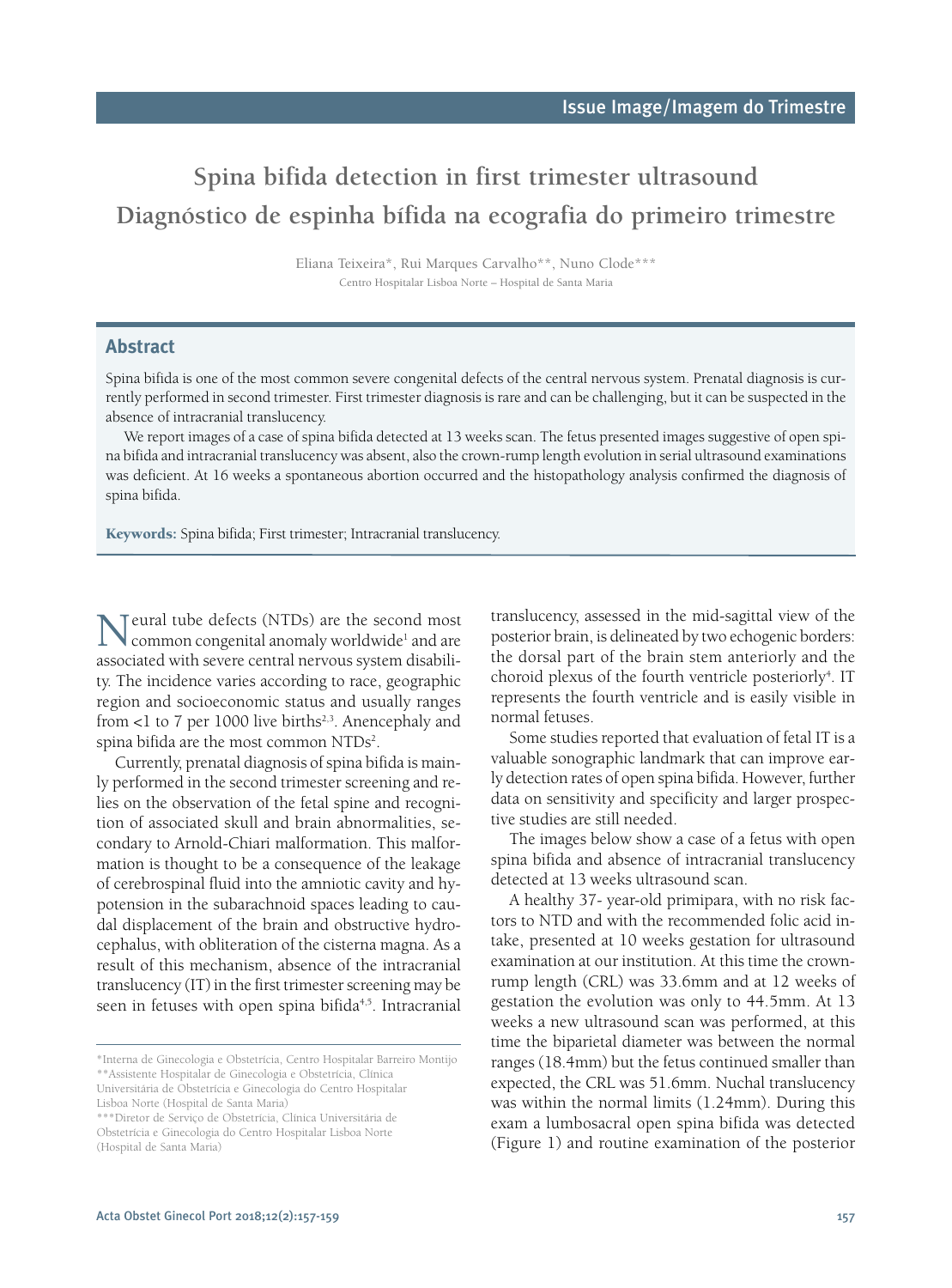

**FIGURE 1.** Ultrasound image in the mid-sagittal plane of the fetus, demonstrating an open spina bifida at the caudal portion of the spine (white arrow) and cephalocaudal disproportion.



**FIGURE 2.** Ultrasound image in the mid-sagittal plane of the fetus, demonstrating compression of the fourth ventricle with no visible intracranial translucency. Is also possible to identify some degree of hydrocephaly in the anterior portion of the brain. The nuchal translucency (NT) thickness (1.24mm) was within the normal limits